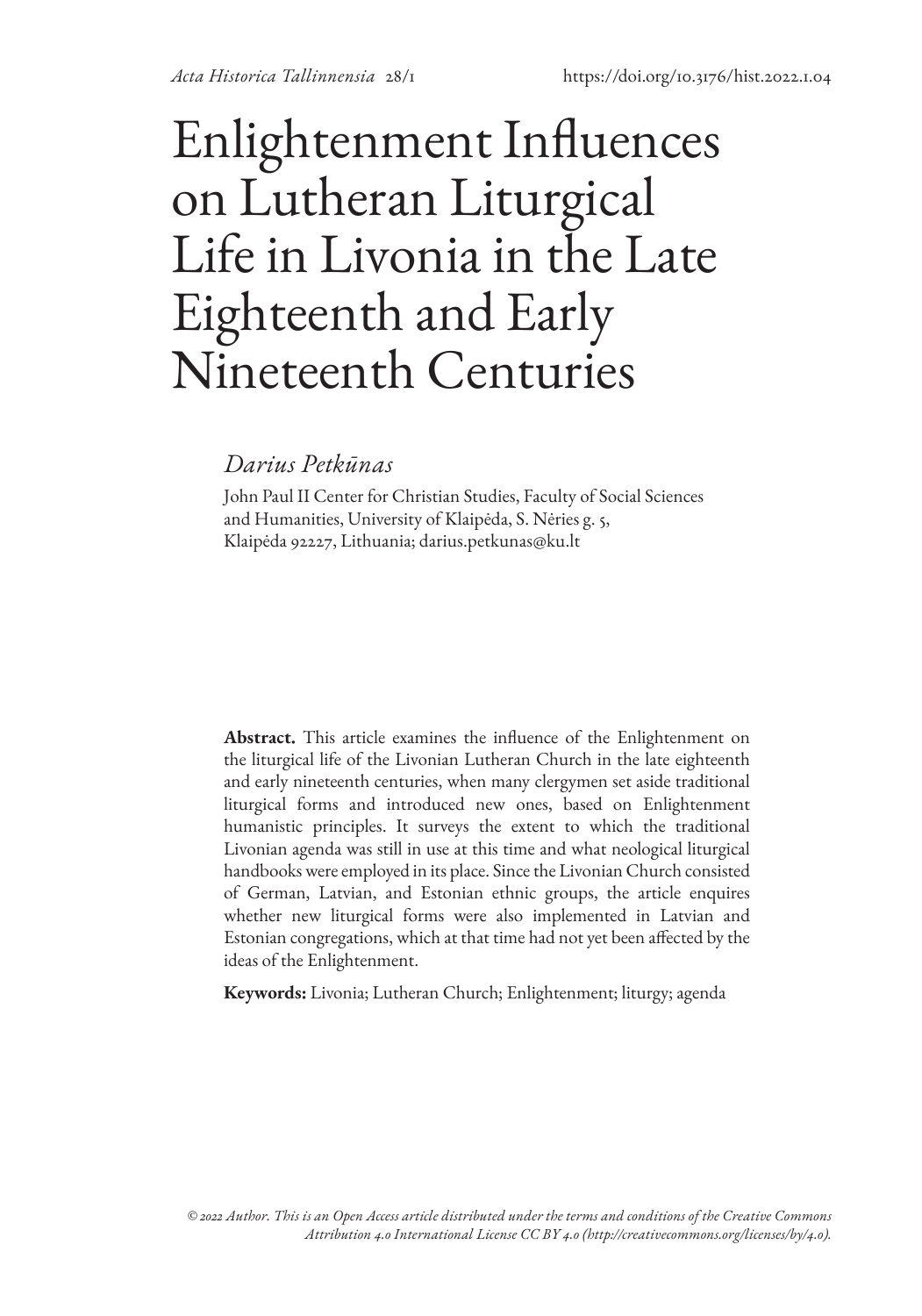#### **INTRODUCTION**

The Enlightenment principles, which by the middle of the eighteenth century began to affect Lutheran teaching and preaching, towards the end of the century showed their predominant influence on the liturgical life of the Livonian Church.<sup>1</sup> Attracted by the current philosophical ideals, Lutheran clergy of rationalist persuasion set aside the traditional Livonian agenda and began to pursue the implementation of a modern, up-to-date worship expression of the new learning. In response to these worship alterations, Count Friedrich Wilhelm von Buxhöwden, military governor of Riga, filed a formal complaint with Tsar Alexander I in 1804, asking the monarch to take measures against liturgical innovations among the clergy and to order them to conduct services in accordance with traditional liturgical usages.<sup>2</sup>

Up to the present day, there has been little systematic enquiry into the Livonian liturgy of the Enlightenment era. Students of that period generally focus on matters pertaining to ecclesiastical constitution and governance, occasionally turning their attention to churchly acts and customs, but little has been done to produce a study devoted to an investigation of liturgical practices. Consequently, sources published by contemporary witnesses bear direct testimony of liturgical life in Livonia at that time.<sup>3</sup> These sources indicate the

- 1 After the enactment of the so-called regency the governorship constitution (*Statthalterschafts-Verfassung*) in 1783 – the Livonian Lutheran Church, administered by the High Consistory (*Ober-Consistorium*) in Riga, constituted eight ecclesiastical districts with provosts in each of them: Riga Land, Wenden, Wolmar, Walk, Dorpat, Werro, Fellin, and Pernau. Parishes in the city of Riga and the province of Ösel/Saaremaa formed ecclesiastical bodies independent of the Livonian Church and were administered by their own consistories with their seats in Riga, and Arensburg on the island of Ösel.
- 2 C. G. Sonntag. Geschichte und Gesichtspunct der Allgemeinen liturgischen Verordnung für die Lutheraner im Russischen Reiche. Häcker, Riga, 1805, 2.
- 3 Important primary sources include the 1793 treatise of Superintendent General Christian David Lenz in which he presented his critical opinion on liturgical innovations in Livonia and declared himself against the excesses of those who wished to reduce Christianity and its Gospel to moral axioms. (C. D. Lenz. Antwortsschreiben an einen der Theologie Beflissenen... Keil, Riga, 1793.)Livonian General Superintendent Carl Gottlob Sonntag's 1805 report recounts the neological attitudes of the members of the liturgical commission charged with preparing the general liturgical directives for the Lutheran congregations in the Russian Empire (Sonntag. Geschichte und Gesichtspunct). In his 1788 article, "Anmerkung wegen der jetzigen Versuche die alten Kirchenliturgien zu verbessern", August Wilhelm Hupel describes the readiness of the Livonian clergy to implement changes to the traditional forms of the official 1708 Livonian agenda and their attempts to introduce neological agendas from outside the country (A. W. Hupel. Anmerkung wegen der jetzigen Versuche die alten Kirchenliturgien zu verbessern. – Materialien zu einer liefländischen Adelsgeschichte... Nebst andern kürzern Aufsätzen etc: Der nordischen Miscellaneen 15tes, 16tes und 17tes Stück… Hartknoch, Riga, 1788). It must be noted that published primary sources on the Livonian liturgy are not as plentiful as in the case of the publications dealing with the legal and administrative ecclesiastical matters.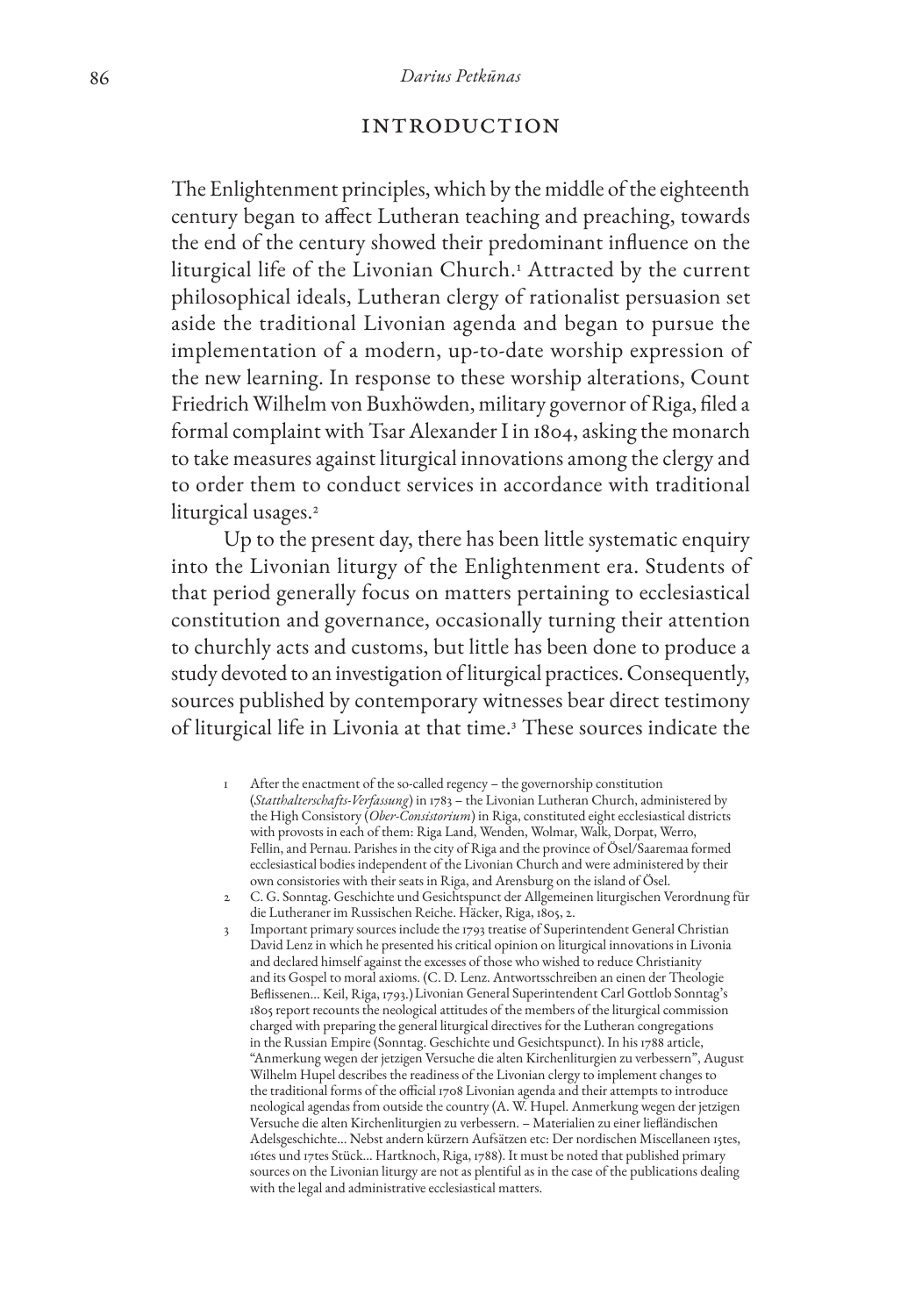prevailing deviations from the prescribed liturgical rites, and to some extent also the scope and nature of the liturgical alterations. However, a more detailed picture of liturgical changes can be drawn only from the agendas and handbooks themselves as well as from archival sources.4 The handwritten documents at the Latvian State Historic Archives in Riga contain the responses of the Livonian clergy to the High Consistory in Riga regarding the liturgical agendas they used in their service to German, Latvian, and Estonian-speaking peoples as well as other matters related to the liturgical observances in their congregations.<sup>5</sup>

The purpose of this article is to assess the liturgical situation in the Livonian Church in the early days of the nineteenth century, that is, to determine to what extent the clergy still employed the traditional Livonian agenda by celebrating the chief divine service and conducting pastoral acts, as well as what other liturgical handbooks were circulating in the Livonian congregations in that period. As the Livonian Church was trilingual, the article also seeks to determine the agendas according to which the clergy conducted their liturgical services to Latvian and Estonian-speaking peoples.

4 Published Livonian liturgical documents include the 1801 handbook for the congregations in the city of Riga (Liturgisches Handbuch für die Stadt-Kirchen zu Riga. Müller, Riga, 1801) as well as the 1802/07/18 liturgical contributions of Carl Gottlob Sonntag (C. G. Sonntag. Formulare, Reden und Ansichten bei Amtshandlungen. Bd. 1. Hartmann, Riga,1802. C. G. Sonntag. Formulare… Bd. 2. Hartmann, Riga, 1802. C. G. Sonntag. Formulare… Bd. 3. Hartmann, Riga, 1807. C. G. Sonntag. Formulare… Bd. 1. Hartmann, Riga, 1818. C. G. Sonntag. Formulare… Bd. 2. Hartmann, Riga, 1818). The handbook prepared by Christoph Reinhold Girgensohn, published posthumously in 1822 by Karl Eduard Napiersky, is an important document as it provides a first-hand witness of liturgical practices among Latvian-speaking people. A thorough examination of this handbook is given in: D. Petkūnas. Russian and Baltic Lutheran Liturgy in the Nineteenth and Twentieth Centuries. Klaipėdos universiteto leidykla, Klaipėda, 2013, 138 ff. The author's study also examines the neological attitudes that continued to permeate the Livonian Church in the early decades of the nineteenth century and the earliest attempts to unite the Lutheran Church under a single liturgy for use by Lutheran congregations throughout the Russian Empire.

<sup>5</sup> Latvian State Historic Archives (LVVA) in Riga: reports of the Wenden and Walk Provostries: *Liturgische Berichte I* (LVVA 233, f. 1, apr. 230. lieta); reports of the Riga Land and Wolmar Provostries: *Liturgische Berichte II* (LVVA 233, f. 1, apr. 231. lieta); reports of the Dorpat and Werro Provostries: *Liturgische Berichte III* (LVVA 233, f. 1, apr. 370. lieta); reports of the Pernau and Fellin Provostries: *Liturgische Berichte IV* (LVVA 233, f. 1, apr. 371. lieta).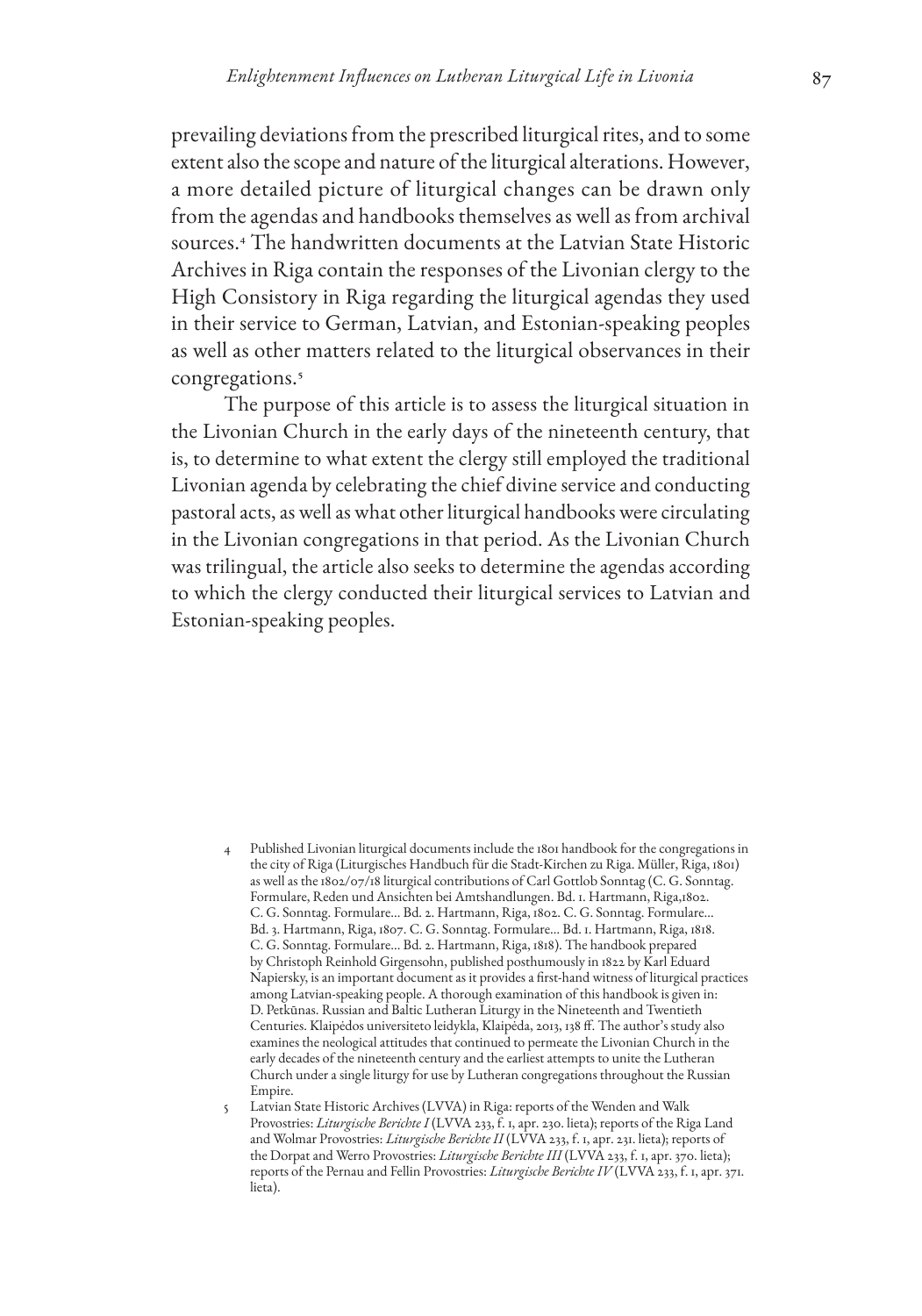#### 88 *Darius Petkūnas*

## The Livonian Liturgy in the Eighteenth Century

The official Livonian agenda in the eighteenth century was the 1693 Swedish handbook.6 In 1696, the Livonian *Landtag* had resolved to allow its provisional use,7 and in 1707, King Charles XII ordered the book to be introduced in all Livonian congregations.8 The German translation of the handbook appeared in Riga in 1708 under the title: *Hand-Buch, Worinnen verfasset ist….* The same year saw the publication of the Latvian edition for use among Livonian Latvians. It was printed in Riga under the title: *Rohkas Grahmata kurrā sarakstihts irr….* Even earlier, in 1699, an Estonian translation of the handbook, *Kässi-Ramat Kumma sisse on…*, was published in Tallinn, and the use of the Swedish liturgy became widespread in all Livonian congregations.<sup>9</sup>

The 1699/1708 handbook continued to be the standard for liturgical worship even after Swedish rule came to an end with the capitulation of the *Ritterschaft* of Livonia, the Swedish Governor-General in Riga, and the city of Riga in 1710.10 Additional regulations concerning the proper conduct of preaching and divine services were set out in the 1686 Swedish church law which governed all matters pertaining to ecclesiastical life in Livonia.11 The Livonian High Consistory continued to sit in Dorpat; later it was moved to Riga.

The churches of the city of Riga were under the authority of their own consistory. Liturgical life in the city was regulated by the Swedish agenda, but pastors found the 1708 handbook to lack prayers and other usages for which they saw a need. To satisfy what was

- 6 Handbok, ther vti är författat, huruledes gudztiensten, med christelige ceremonier och kyrckioseder, vti wåra swenska församlingar skal blifwa hållen och förhandlad. Kongl. Maj. Burchardi tryckieri, Stockholm 1693.
- 7 Th. Harnack. Einleitung und Grundlegung der praktischen Theologie: Theorie und Geschichte des Cultus. Deichert, Erlangen, 1877, 616.
- 8 "Extract Aus Ihro Königl. Majest. gnädigsten Brieffe an das Königl. Consistorium in Pernau." – Hand-Buch, Worinnen verfasset ist, welcher gestalt Der Gottes-Dienst mit Christlichen Ceremonien und Kirchen-Gebräuchen ... gehalten und verrichtet werden soll. Nöller, Riga, 1708.
- 9 Kässi-Ramat, Kumma sisse on kokkopantut, Kuida Jummalatenistust, CHristlikko Kombede nink Kirko-Wiside ka meie Ma Koggoduste sees peap peetama nink techtama … C. Brendeken, Tallinn, 1699; Hand-Buch, 1 ff.; Rohkas Grahmata kurrā sarakstihts irr, us kahdu wihsi tai Deewa-kalposchanai, ar Kristigahm Ceremoniehm un Basnizas Eeradumeem… Nöller, Riga, 1708.
- 10 A. Andresen. Formal Stipulation and Practical Implementation of Religious Privileges in Estland, Livland, and Courland Under Russian Supremacy: Researching the Core of Baltic Regional Identity. – Ajalooline Ajakiri, 2012, 1/2 (139/140), 38.
- 11 Kirchen-Gesetz und Ordnung, So der Grossmächtigste König und Herr, Herr Carl der Eilffte, Der Schweden, Gothen und Wenden König Im Jahr 1686. hat verfassen und Im Jahr 1687. J. G. Wilcken, Riga, 1687.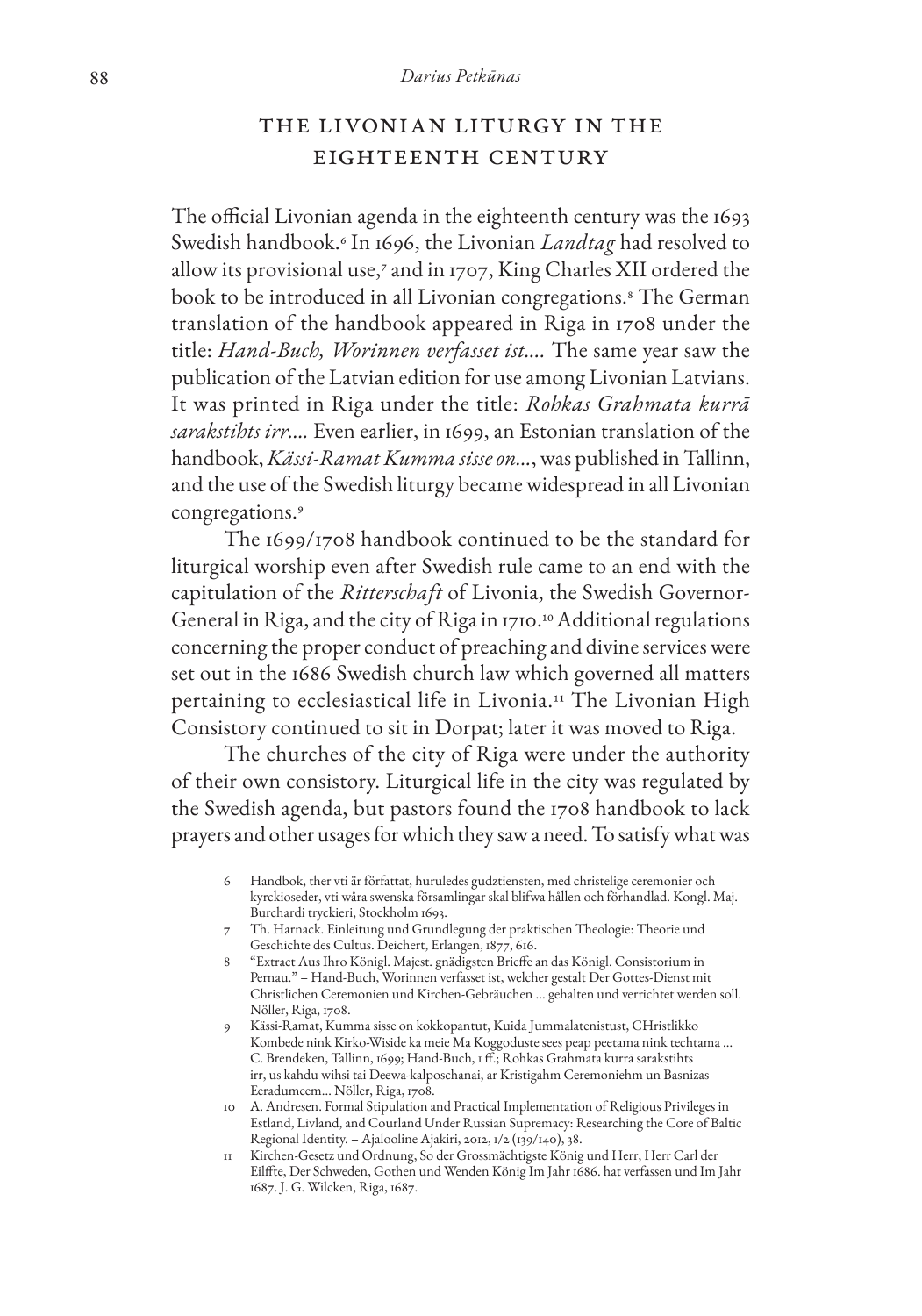lacking, the Riga city consistory published in 1760 a supplementary handbook: *Hand-Buch für die Kirchen der Stadt Riga…*.<sup>12</sup>

The 1760 Riga supplement was the only liturgical handbook published in Livonia after the annexation of the region to the Russian Empire. According to the provisions of the 1686 church law, even on the day when Enlightenment ideas began to spread far and wide, the clergy were still required to use the old Swedish agenda and to conduct the chief divine service and all pastoral acts in accordance with its provisions.

By the last quarter of the eighteenth century, however, there were pastors in Livonia who were now willing to accommodate themselves to modern Enlightenment principles and rationalist teachings. They yearned to be up-to-date, full participants in the modern philosophical worldview. This was the direction being taken by the German Lutheran theological faculties, and Livonian theologians and pastors saw this modern path as that which the church must follow.

To the enlightened clergy, the old Swedish handbook was as irrelevant as the antiquated pre-Enlightenment theology it articulated, but no official or unofficial liturgy was published in Livonia that supported or formulated a neological cause. Consequently, many pastors espousing new philosophical principles altered their liturgical services to conform to the new learning and began to look for alternatives elsewhere in German lands. The introduction of new agendas was further enhanced by the fact that the Livonian Church did not reprint the 1708 agenda, and the old book wore out over years of intensive use. As a result, liturgical diversity spread and prevailed in Livonia, and liturgical observances differed widely from one congregation to another.

## Enquiry into Liturgical Observances by the Livonian High Consistory

The Livonian High Consistory in Riga saw a need to determine what liturgies were being used in the parishes, and on November 23, 1801, it requested that every pastor inform it about present liturgical practices in their congregations.

In a circular to the clergy, the consistory stated that it was clear to them that only a small number of clergy in the province were

<sup>12</sup> Hand-Buch für die Kirchen der Stadt Riga, zum bequemern Gebrauch dem Druck übergeben. Riga, 1760.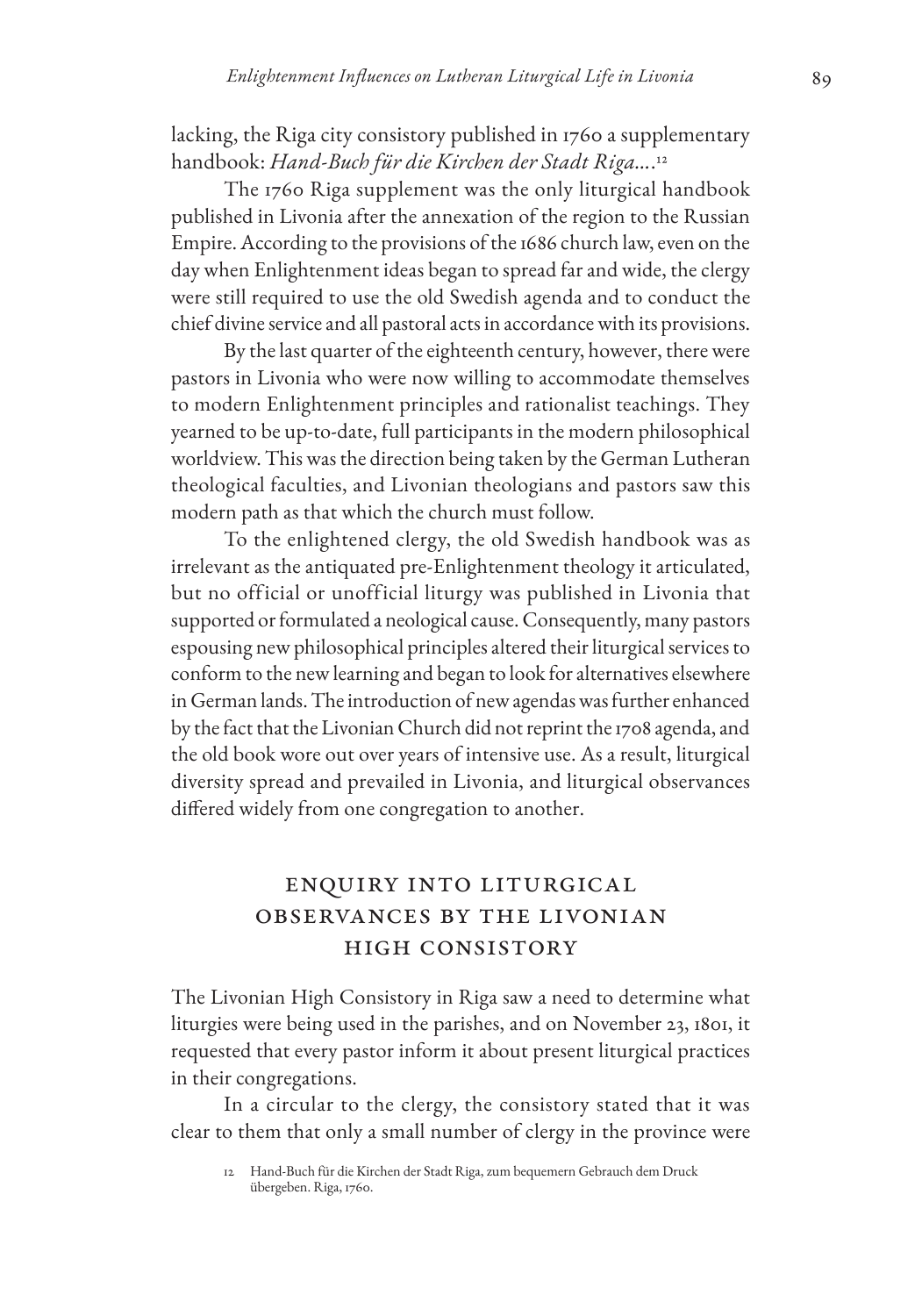adhering closely to the authorised liturgical forms in the official German, Latvian, and Estonian agendas. Therefore, it wished to determine just what liturgical practices were being used in the congregations and the principles upon which these practices were built. In short, they wanted an overview of the present liturgical situation in the congregations. Every pastor without exception was now required to answer the following six questions fully and provide with them a detailed report.

(1) The consistory wanted to know whether in his administration of holy baptism, holy matrimony, and other churchly ministrations among Latvians and Estonians, the pastor made use of the forms as written in the agenda or had he made adaptations or modifications, or, for example, did he leave anything out or add anything, or did he perform his pastoral acts in some completely new way. If so, the pastor was to report exactly what changes and alterations he had made.

(2) Each pastor was to state whether in his ministrations to Germans he made use of the Swedish handbook, and if so, did he use it as printed or did he make alterations. In the latter case, he was to report what changes he had made and indicate the source of these changes. If he employed some other German agenda in place of the Livonian, he was to state which book, and if, on the contrary, he had only altered some agenda formulas, from what liturgical collections had the substitute formulations come and what was the nature of these alterations. Those who had substituted official agenda forms with their own improvisations were to indicate this in their report. They were to send to the consistory a copy of such homemade formularies along with a copy of those rites which they modified in the German agenda. Furthermore, the consistory wished to know whether the clergy employed the same altered formulary without having first discerned the level of education of the worshipers. In cases where the pastor was performing his churchly ministrations of baptism, the Lord's Supper, matrimony, and funerals only to Germans, he was to include a sample of his liturgical usages. In short, the consistory desired that the clergy should send any deviations from the standard forms, whether additions, omissions, or improvisations.

(3) The consistory also wished to be informed whether the general church directives concerning the general confession and absolution had been altered by the pastors. As in the first two questions, this one also had to be answered to include references in all languages.

(4) In cases where liturgical changes were found, the consistory enquired whether these changes had been made by the present incumbent or his predecessor. If he had instituted the changes, did he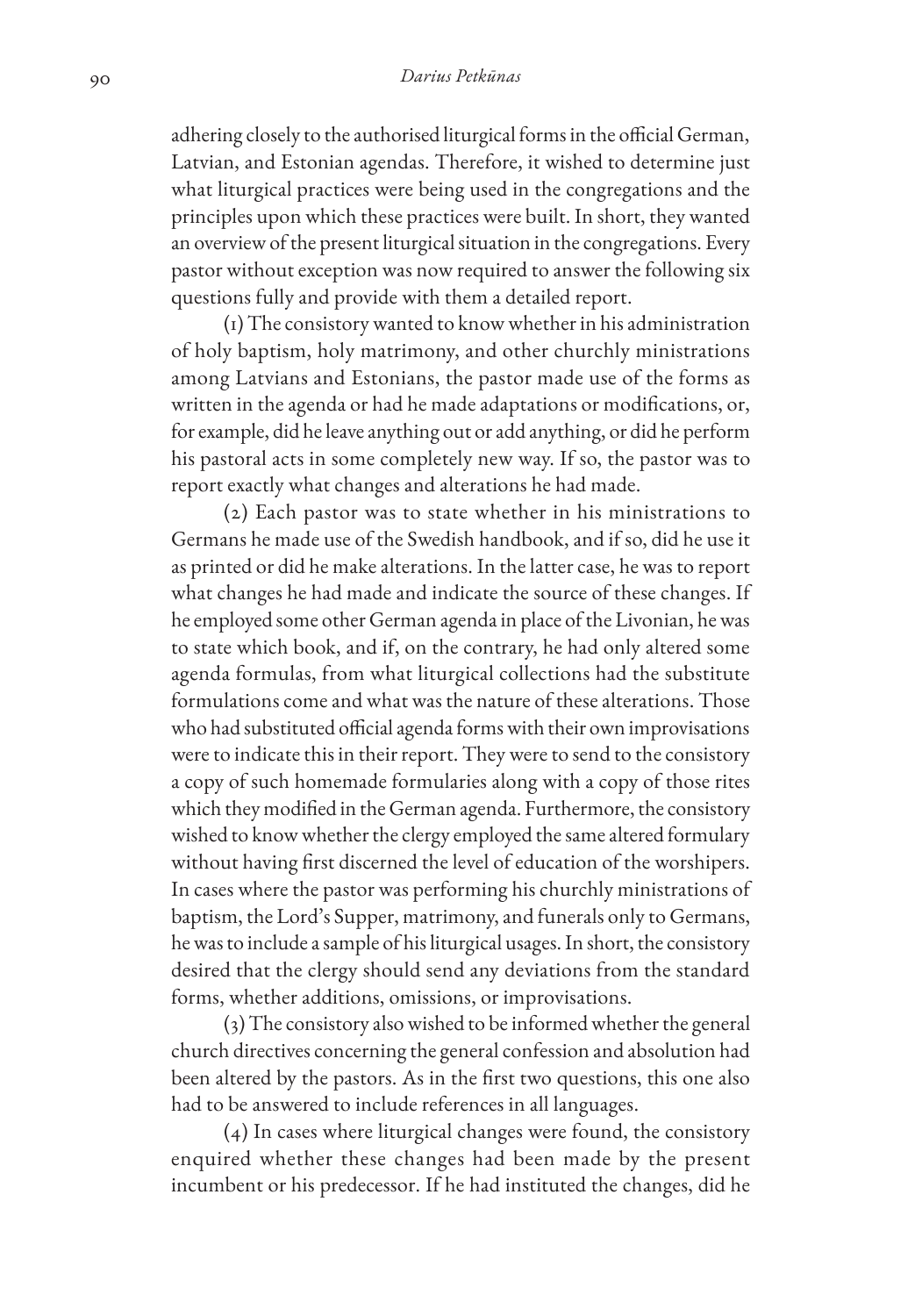do so immediately after assuming this pastorate, but if not, when were these changes initiated and specifically what sort of changes were made. The consistory also wished to know how the congregations had reacted to these changes and whether acceptance of the changes had grown in the years since their initiation.

(5) The consistory indicated its particular interest in the ordering of the Sunday worship service. It also wished to know how many hymns were sung and what the sources of these hymns were. It further asked how often catechisations were held and how frequently German sermons were preached. It also enquired as to whether some extraordinary intercessions, over and above those ordinarily used for the baptised, women after childbirth, the sick, the communicants, and bridal couples, were in use and if intercessions were also requested by members of neighbouring congregations. Furthermore, the clergy were asked to report whether or not their parishioners asked for intercessions from pastors in neighbouring congregations, and if so, what sort of intercessions were requested.

(6) Pastors were also asked to report how often during the year instructions were provided for those preparing for first communion and for what period of time such instructions were offered. The clergy were to report how many hours a day were spent in such catechetical activities and to name the catechetical help they employed in addition to the Lutheran catechism. Furthermore, each pastor was to report how much time he spent instructing catechumens from the nobility and what books he used for their instruction.

The Livonian consistory went on to state that it was expected that the clergy would submit these reports to the provost by the end of February 1802, and that failure to do so would cause the imposition of a fine of five roubles. The same penalty would be invoked in cases where reports were too short or failed to give precise information.<sup>13</sup>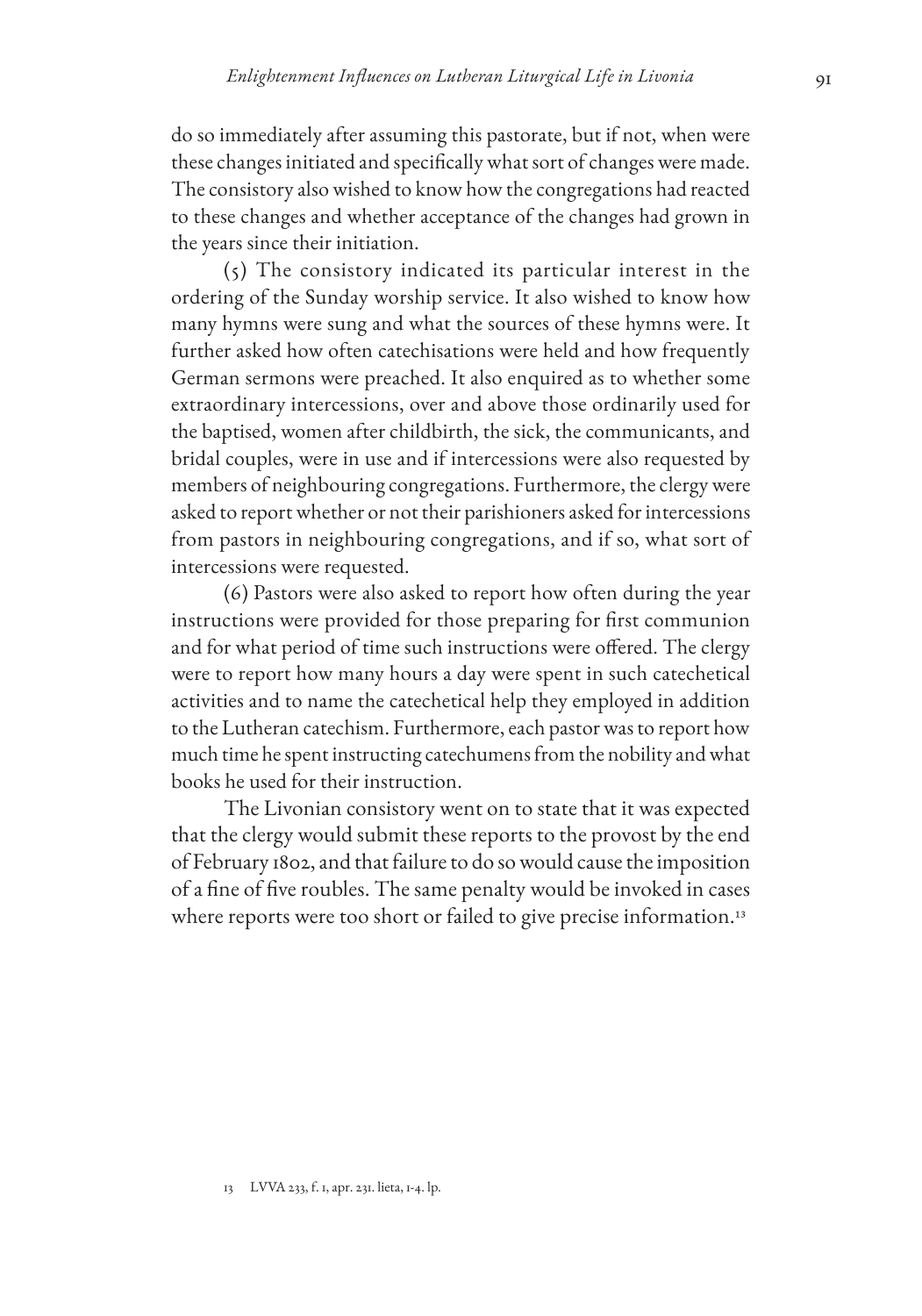#### 92 *Darius Petkūnas*

## Analysis of the Liturgical Situation from the Pastoral **REPORTS**

By February 1802, the clergy reports had arrived in Riga. The liturgical situation described in these reports could only be characterised as chaotic. Of the 107 parishes in the Livonian Church, only a handful of Germanspeaking pastors made use of the 1708 German agenda, which, despite its Swedish origin, was still the official liturgical handbook in Livonia.

The situation was different in the Latvian and Estonian-speaking congregations. The majority of the clergy serving these ethnic groups were still making use of the old liturgical forms. Some of these pastors employed them because of their own confessional convictions, and others only because no other books, excepting Conrad Schulz's 1795 Latvian agenda, were available.<sup>14</sup>

Among the confessional pastors was Gustav von Bergmann of Rujen congregation in the Wolmar provostry. In his response, he quoted the Symbolical Books, and the *Formula of Concord* in particular, stating that he was not ashamed to use the old liturgies because they were confessionally sound, and for this reason, no liturgical changes were necessary. However, even Pastor von Bergmann made use of several other Lutheran Latvian agendas in addition to the Swedish handbook. For emergency baptism, he employed the official 1708 handbook, and for ordinary baptisms, he made use of the 1754 Lutheran orthodox agenda of neighbouring Courland.<sup>15</sup> For the baptisms and marriages of Germans, he preferred the 1708 official German agenda but also employed the forms found in Luther's *Enchiridion*. This indicates that even pastors who were still adhering to the old Lutheran orthodoxy were making use of other liturgical handbooks as well.<sup>16</sup>

The majority of pastors were baptising and marrying Latvians using the orthodox Courlandian Latvian language agendas, including the 1754 and 1771 *Lettische neuverbesserte und vollständige Kirchen-Agende*.17 No less popular, however, was Conrad Schulz's agenda,

<sup>14</sup> C. Schulz. Lettisches Pastoral-Hand-Buch oderKirch-Agende zum Gebrauch bey den Lettischen Gemeinden des Großherzogthums Litthauen. Steffenhagen, Mitau, 1795.

<sup>15</sup> Lettische Neuverbesserte und vollständige Kirchen-Agende oder Hand-Buch, darinnen Alle zu denen geistlichen Priesterlichen Handlungen und Amts-Verrichtungen gehörige und in denen Curländischen Kirchen gabräuchliche Ceremonien und Formeln verfasset sind. Hartung, Königsberg, 1754.

<sup>16</sup> LVVA 233, f. 1, apr. 231. lieta, 171. lp.

<sup>17</sup> Lettische neuverbesserte und vollständige Kirchen-Agende oder Hand-Buch, darinnen alle zu denen geistlichen priesterlichen Handlungen und Amts-Verrichtungen gehörige und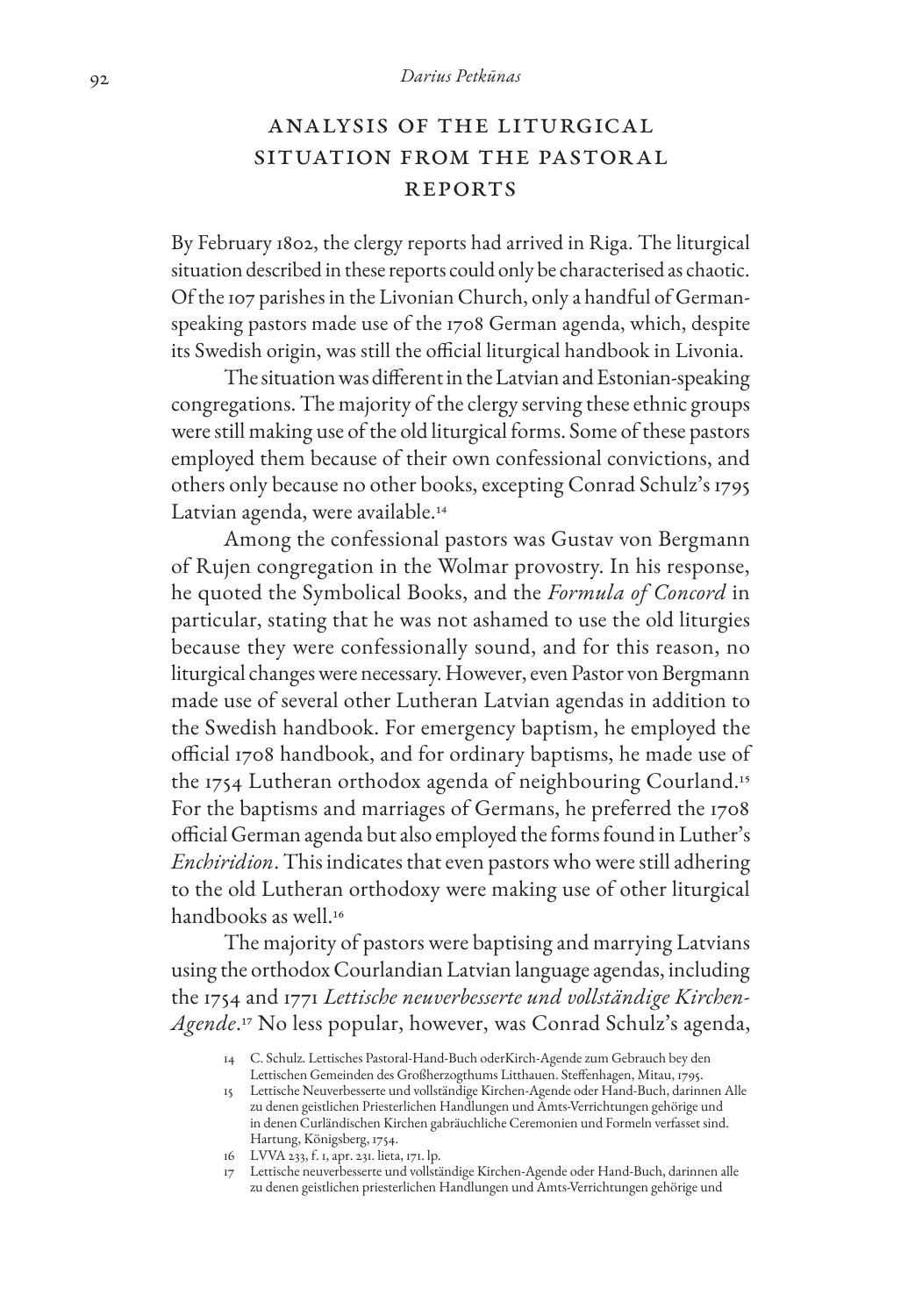*Lettisches Pastoral-Hand-Buch oder Kirch-Agende*, which he published in 1795 for use in Latvian-speaking congregations in the Grand Duchy of Lithuania. This agenda contained some neological influences. Other clergy used the forms for baptism and marriage, found in Latvian language hymnals.

In the same way, the pastors who served the Estonian-speaking Livonian parishes were using Luther's orders for baptism and marriage, found in the Estonian language edition of the *Enchiridion*. Some of them were still using the official 1699 Estonian language agenda. A larger number employed the 1788 edition of the Estonian prayer book, *Eesti-Ma Rahwa Lühhikenne Palwe-Ramat*, which was printed as the fourth part of the 1793 Estonian worship book, *Eesti-Ma Rahwa Koddo- ja Kirko-Ramat*.18 The prayer book included prayers of the church, general confession, forms of intercession and thanksgiving for the sick, prayers for women in childbirth, altar collects, and forms for marriage, baptism, and burial. Others claimed to make use of the "old Estonian formulary" or the "old book", most likely the 1699 agenda. Still others stated that they were using "the agenda printed in Reval" which would be the 1699 Estonian handbook. As with the Latvians, there was no uniformity. The clergy chose what was available in their libraries or the books which best suited their needs or taste.

The majority of pastors serving Latvians and Estonians were omitting some of the 'outdated' usages from the old agendas. Almost all of them indicated that they had eliminated exorcism from the baptismal rite. Many of them also had abandoned Luther's "flood prayer", which Pastor Johann Georg Schnell of the Gross-St. Johannis parish in the Fellin provostry described as "allegorical".19 The clergy themselves made their own corrections to the agenda. Heinrich Andreas Erxleben of Kamby parish in the Werro provostry claimed that he was baptising and marrying according to a "revised" agenda.<sup>20</sup> Many others stated that they were using the old rites but with "minor changes" which might mean the rejection of exorcism and some other elements they thought to be outdated.

Despite the fact that traditional Latvian and Estonian language books were set on the altar, this did not mean that the pastors were

in denen Curländischen Kirchen gabräuchliche Ceremonien und Formeln verfasset sind. Steffenhagen, Mitau, 1771.

<sup>18</sup> Eesti-Ma Rahwa Lühhikenne Palwe-Ramat. Lindfors, Tallinn, 1785; Eesti-Ma Rahwa Koddo- ja Kirko-Ramat. Lindfors, Tallinn, 1793.

<sup>19</sup> LVVA 233, f. 1, apr. 371. lieta, 162. lp.

<sup>20</sup> LVVA 233, f. 1, apr. 370. lieta, 31-32. lp.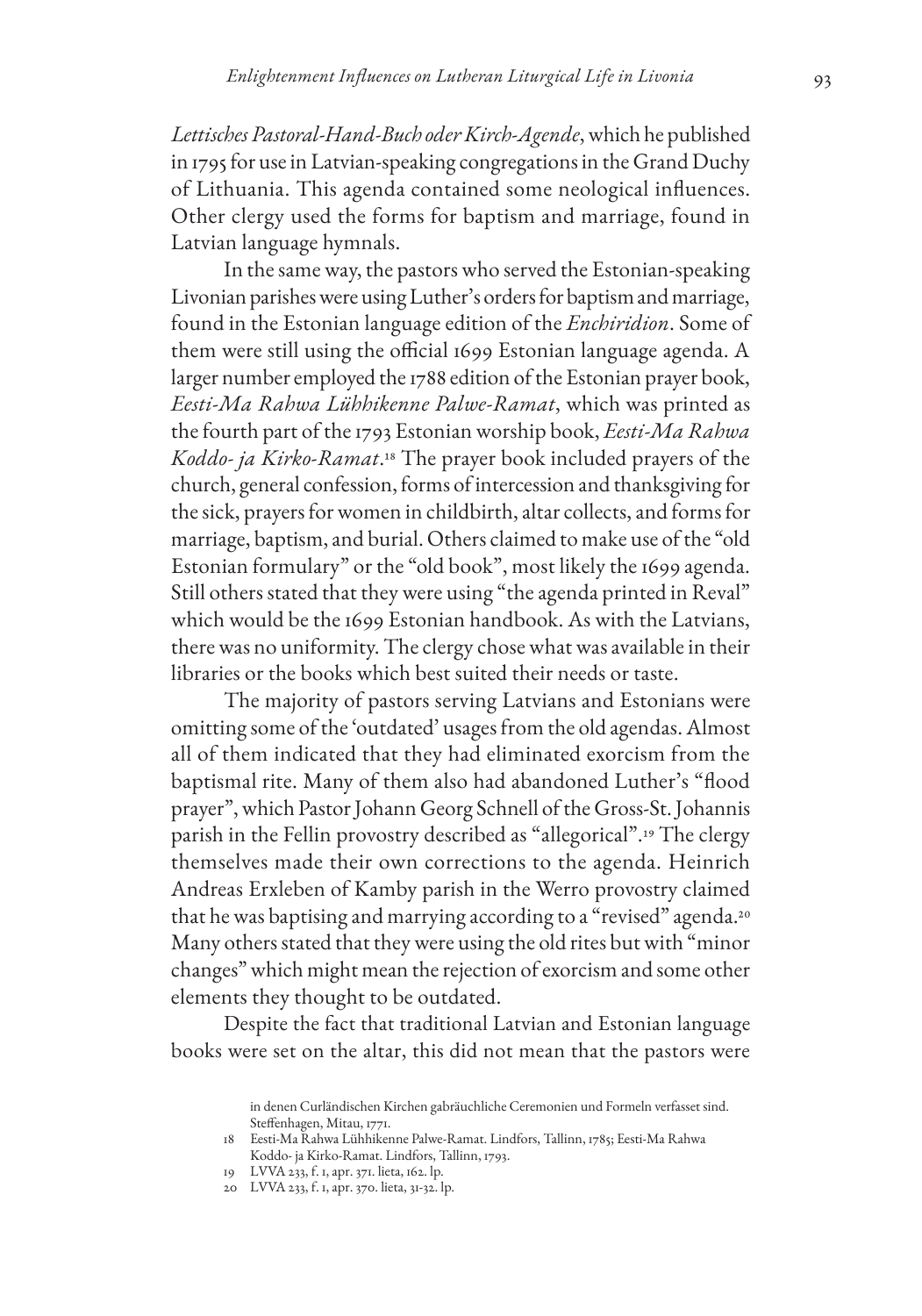following old orthodox provisions by conviction. The fact was that these same pastors, who were serving Germans, were in many cases using neological agendas.

There were a few rationalistically minded clergy who sought to introduce some rationalist liturgical forms into Latvian and Estonianspeaking congregations. Heinrich Gottfried Stückel of the Pillistfer parish in the Fellin provostry reported that when baptising Estonian children, he only occasionally used the official Estonian handbook, but rather he employed the baptismal, marriage, and funeral forms from the 1786 Electoral Palatinate (*Kurpfalz*) neological agenda which he himself translated into the Estonian tongue.21 Johann Christoph Thrämer of Ecks parish near Dorpat reported that his predecessor had performed churchly acts to Estonians using the traditional 1699 agenda, but that after his 1795 arrival in Ecks he translated forms from the Georg Joachim Zollikofer 1777 and Electoral Palatinate 1786 agendas into Estonian and used them there.

A few of the pastors who served the German-speaking population made any use of the old German agenda from 1708. Among them were Christoph Friedrich Brosse of Dünamünde and Gottlieb Benjamin Albrecht of Sissegal-Altenwoga, both near Riga, Gustav von Bergmann of Rujen in the Wolmar region, Georg Simon Everth of Koddafer near Dorpat, Johann Christian Lisch of St. Jakobi – Kerkau in the Pernau provostry, and few others who preferred the old book because it was founded upon the old doctrinally sound faith.22 Martin Gottlieb Agapetus Loder of Wolmar declared that he too was among those who continued the use of the old agenda because he found rationalist liturgical innovations distasteful.<sup>23</sup> Many of these pastors, however, had reported that despite this, they omitted the exorcism and Luther's "flood prayer". As a rule, the old agenda was used as it stands by the older clergy, while the recent university graduates were keen to go along with the spirit of the age.

Some clergy attempted to combine elements and forms from both the new and old agendas. Among these were Heinrich Johann von Jannau of Lais near Dorpat who reported that he used Zollikofer's 1777 book alongside the German 1708 agenda,<sup>24</sup> and Sigismund Pezold of St. Bartholomäi's in the Dorpat provostry who stated that he was

- 22 LVVA 233, f. 1, apr. 231. lieta, 51. lp., 57. lp., 171. lp.; LVVA 233, f. 1, apr. 370. lieta, 72. lp.; LVVA 233, f. 1, apr. 371. lieta, 44. lp.
- 23 LVVA 233, f. 1, apr. 231. lieta, 163. lp.
- 24 LVVA 233, f. 1, apr. 371. lieta, 196. op.

<sup>21</sup> LVVA 233, f. 1, apr. 371. lieta, 193. lp.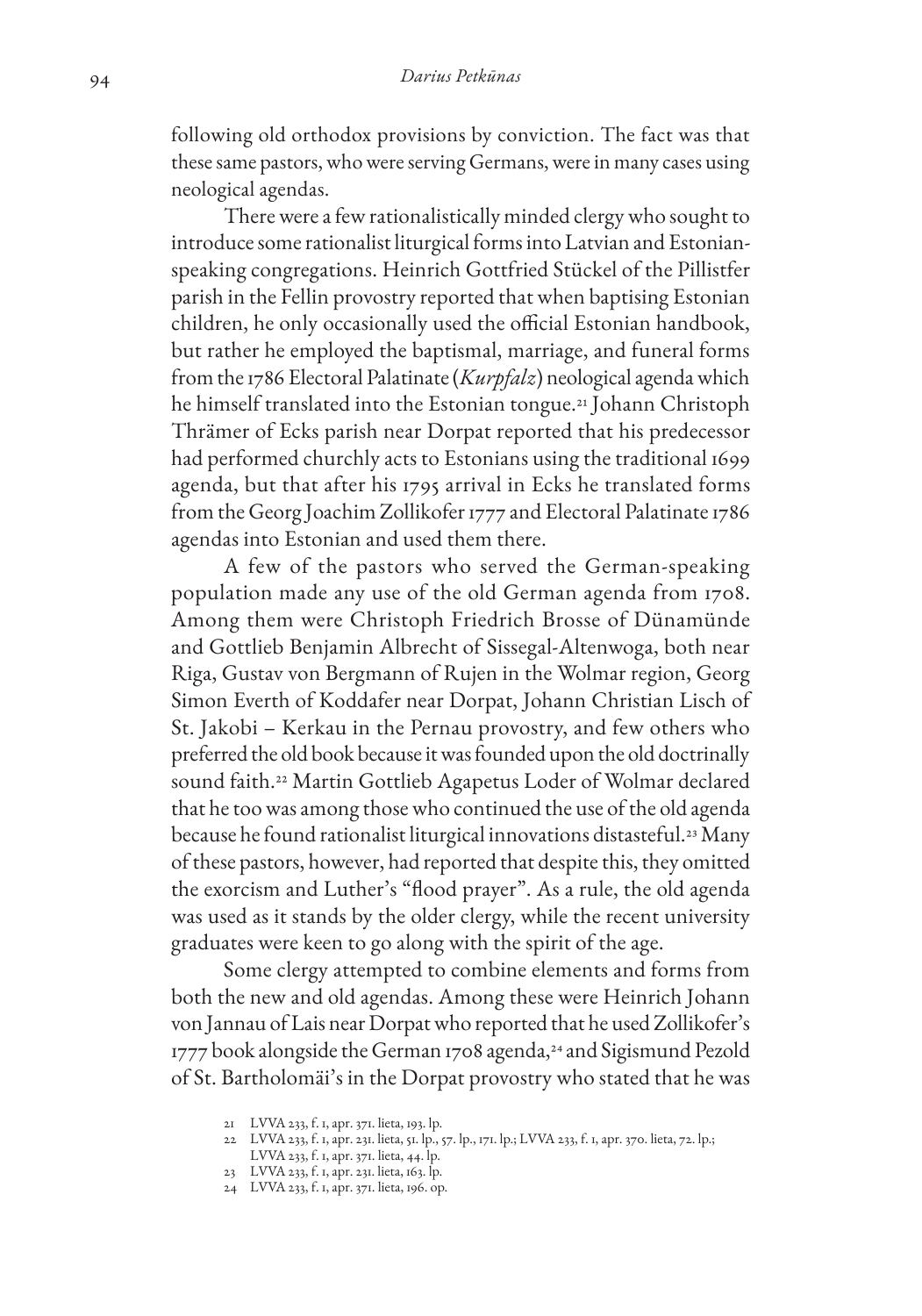still using the old German 1708 agenda alongside the 1786 Electoral Palatinate handbook.<sup>25</sup>

A wide variety of neological agendas were employed by the Livonian clergy in the German-speaking congregations. Among them were Zollikofer's *Anreden und Gebete* of 1777/95;26 the agenda for the imperial city of Lindau, *Neue Liturgie. Zum Gebrauch evangelischer Gemeinden* of 1784; Carl Dietrich Wehrt's *Handlungen und Gebete*, three editions: 1785, 1786, and 1792; Carl Benjamin List's *Ordnung Gebete und Handlungen bey dem öffentlichen Gottesdienste* of the Electoral Palatinate of 1783/86; Georg Friedrich Seiler's *Allgemeine Sammlung liturgischer Formulare der evangelischen Kirchen* of 1787; Wilhelm Friedrich Hufnagel's *Liturgische Bläter* of 1790; the fifth volume of the periodical, *Allgemeines Magazin für Prediger nach den Bedürfnissen unsrer Zeit* of 1791, edited by Johann Rudolph Gottlieb Beyer; Wilhelm Abraham Teller's *Sammlung einiger Gebete zum Gebrauch bey öffentlichen Gottesdiensten* of 1793; the fourth volume of Johann Karl Friedrich Witting's *Praktisches Handbuch für Prediger* of 1795, which included forms for confession, the Lord's Supper, holy baptism, holy matrimony, and general prayers of the church; volume six of *Kleine auserlesene liturgische Bibliothek für Prediger* of 1797; a rather conservative handbook of the Palatinate-Sulzbach, *Vollständige Pfalz-Sulzbachische Liturgie* of 1797; Jacob Georg Christian Adler's *Schleswig-Holsteinische Kirchen-Agende* of 1797; Gottlieb Schlegel's *Sammlung von Formularen und Gebeten* of 1800. Schlegel, who began his ministry in Riga in 1777, and in 1790 was called to Greifswald in Western Pomerania to serve as general superintendent, was well known by Livonian pastors who found his rationalist bent quite acceptable. The single Livonian neological handbook used in German congregations was the *Liturgisches Handbuch für die Stadt-Kirchen zu Riga* which appeared in 1801.

Some pastors stated that they were making use of formularies from a number of agendas – one for baptism, another for marriage, and yet a third for confession and absolution. Heinrich Ernst Schröder of Fellin parish declared that he was using concurrently the agendas of Seiler 1787, Lindau 1784, Electoral Palatinate 1786, and Schlegel

<sup>25</sup> LVVA 233, f. 1, apr. 371. lieta, 206. lp.

<sup>26</sup> Georg Joachim Zollikofer, Reformed minister in Leipzig, came to be known as the pioneer of neological liturgies in Germany. His work, *Anreden und Gebete, zum Gebrauche bey dem gemeinschaftlichen, und auch dem häuslichen Gottesdienste*, was eagerly grasped by enlightened clergy of both the Reformed and Lutheran confessions not only in Leipzig but throughout the German-speaking lands.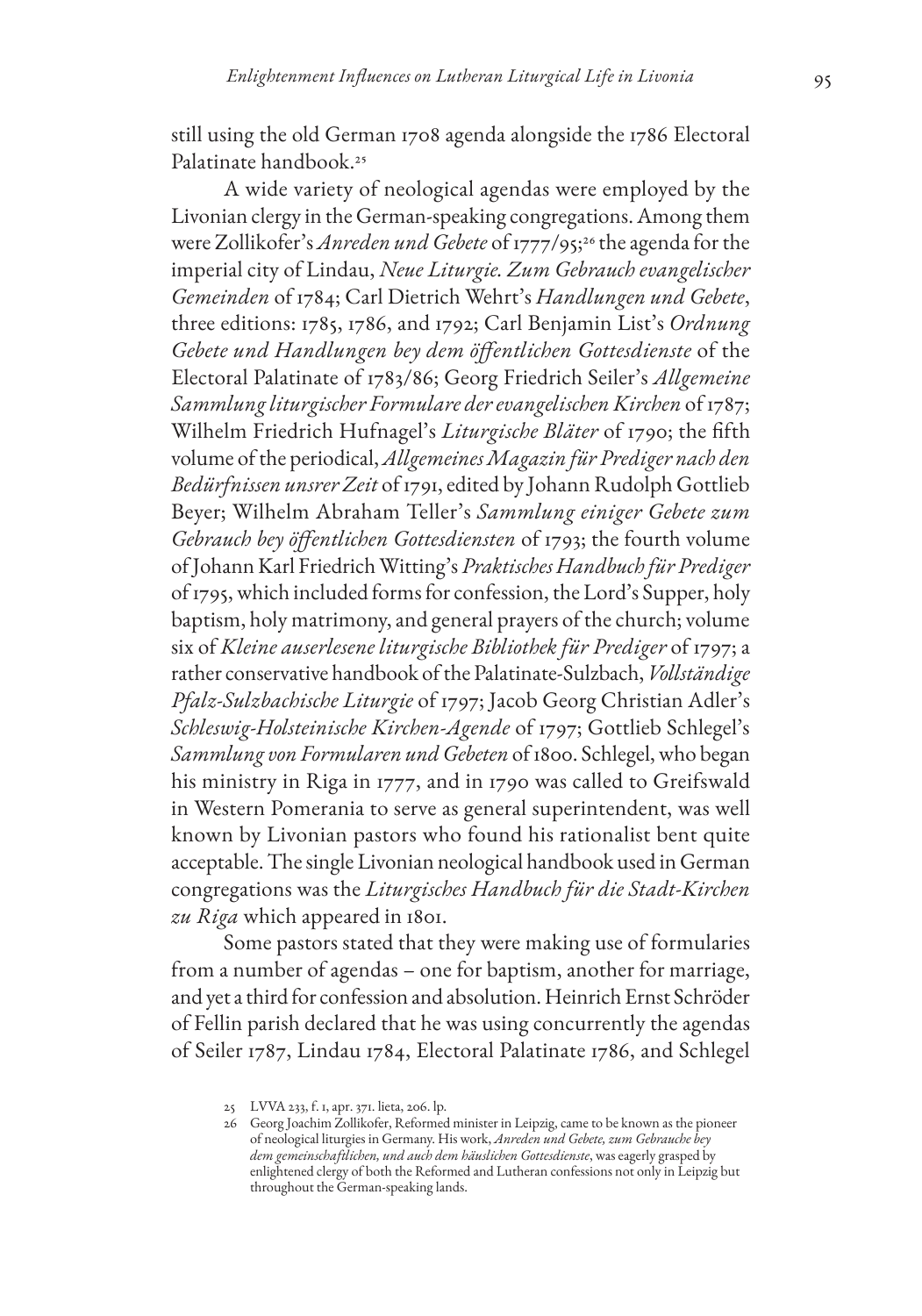1800.27 August Friedrich Adolph Döbner of the Kalzenau-Fehteln parish in the Wenden provostry stated that in his ministry to Germans, he used Zollikofer's 1777, Electoral Palatinate 1786, and Teller's 1793 handbooks.28 Karl Heinrich Eysingk in the Uexküll-Kirchholm parish in the vicinity of Riga employed Zollikofer 1777, Seiler 1787, Wehrt 1792, and Riga 1801 books.29 In their reports, many pastors indicated that they were using two up-to-date agendas. The most popular of these were those of Zollikofer 1777, Seiler 1787, Electoral Palatinate 1786, Wehrt 1792, and Pfalz-Sulzbach 1797.

Liturgical innovations were introduced into different parishes at different times. Heinrich Johann von Jannau of Lais in the Dorpat provostry began to make liturgical changes in his parish as soon as he arrived there in 1779.30 Johann Andreas Zimmermann, who was pastor in Salisburg in the Wolmar provostry from 1785, claimed that before his arrival, the previous pastors had already made liturgical changes.<sup>31</sup> The same assertion was made by Johann Christian Cleemann who served Pernigel-St. Matthäi in the same provostry from 1785.<sup>32</sup> So too, Johann Andreas Reussner, who came to the Abbenorm parish in the same provostry in 1790, stated that liturgical innovations had been made there before his arrival.33 Johann Jakob Voss, who served the Nüggen parish in the Werro provostry from 1797, observed that his predecessor had used the Swedish handbook and had only introduced some minor changes in the marriage rite and other pastoral acts.<sup>34</sup> Christoph Friedrich Brosse of the Dünamünde parish in the vicinity of Riga reported that all the liturgical changes had been introduced by previous pastors.35 Johann Lorentz Schatz, who came to the Allendorf parish in the Wolmar provostry in 1801, stated that his predecessors had not introduced any liturgical changes there.<sup>36</sup>

Partially responsible for liturgical alterations was the Livonian High Consistory which had never bothered to reprint the 1699 and 1708 agendas. The fact that some conservative pastors were now making use of the Courlandian orthodox Lutheran handbooks in Latvian translation indicates that by the second half of the eighteenth century there the

- 27 LVVA 233, f. 1, apr. 231. lieta, 45. lp.
- 28 LVVA 233, f. 1, apr. 230. lieta, 107. lp.
- 29 LVVA 233, f. 1, apr. 231. lieta, 33. lp.
- 30 LVVA 233, f. 1, apr. 371. lieta, 196. op.
- 31 LVVA 233, f. 1, apr. 231. lieta, 181. lp.
- 32 LVVA 233, f. 1, apr. 231. lieta, 195. lp.
- 33 LVVA 233, f. 1, apr. 231. lieta, 206. lp. 34 LVVA 233, f. 1, apr. 370. lieta, 80. lp.
- 35 LVVA 233, f. 1, apr. 231. lieta, 51. lp.
- 36 LVVA 233, f. 1, apr. 231. lieta, 191. lp.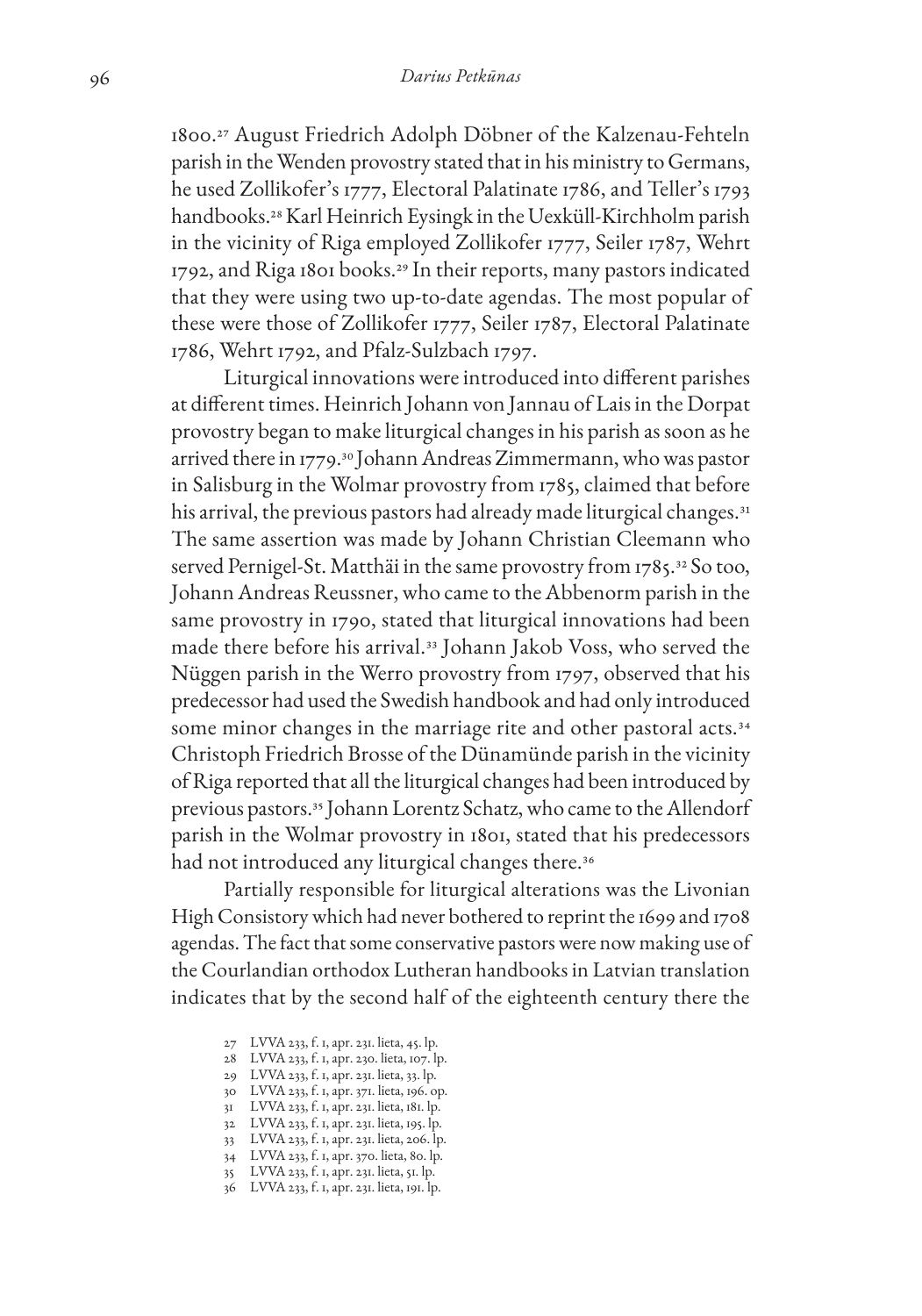Swedish agenda copies had worn out. As a result, liturgical practices differed widely from parish to parish, not only because of neologically minded pastors but also because the old Livonian agenda was no longer available.

## Reactions to Neological **ALTERATIONS**

Reports from the clergy and frequent use of Zollikofer's 1777 and List's 1783/86 handbooks indicate that liturgical changes in Livonia began in the 1780s. Pastors were open to liturgical innovations because they viewed old worship formularies to be outdated and anachronistic, not reflecting their modern philosophical views. In the German-speaking congregations, these changes did not seem to cause much dissatisfaction. A contemporary witness, August Wilhelm Hupel, pastor at Oberpahlen in the region of Dorpat, wrote in his 1788 report, *Anmerkung wegen der jetzigen Versuche die alten Kirchenliturgien zu verbessern* (Note Concerning the Current Attempts to Improve the Old Church Liturgies), concerning modifications made to the old forms of worship:

In some countries, e.g., in Germany, Sweden, and England, for example, serious consideration is being given to the improvement of the old ecclesiastical liturgies which are no longer suitable for the present, more enlightened times, and many attempts and writings about them have recently emerged. In Livonia, one does not write anything regarding this subject, but it has nevertheless gone far ahead in comparison with many other provinces, although only in silence and without making noise.<sup>37</sup>

Hupel observed that List's 1783 agenda for the Electoral Palatinate had been received with consent by many clergy, as it perfectly matched their modern neological thought:

Some pastors have also begun to modify the formularies of baptism and marriage prescribed in the handbooks that were previously drawn up during the Swedish reign, leaving out passages that seemed conspicuous and inappropriate, and even to use completely new forms instead. The liturgical handbook, published at Heidelberg in 1783 under the title "Order, Prayers, and Ministrations, etc.", was occasionally met with approval, and it is already used by many pastors performing churchly acts.<sup>38</sup>

<sup>37</sup> A. W. Hupel. Anmerkung, 781–782.

<sup>38</sup> *Ibid*., 784.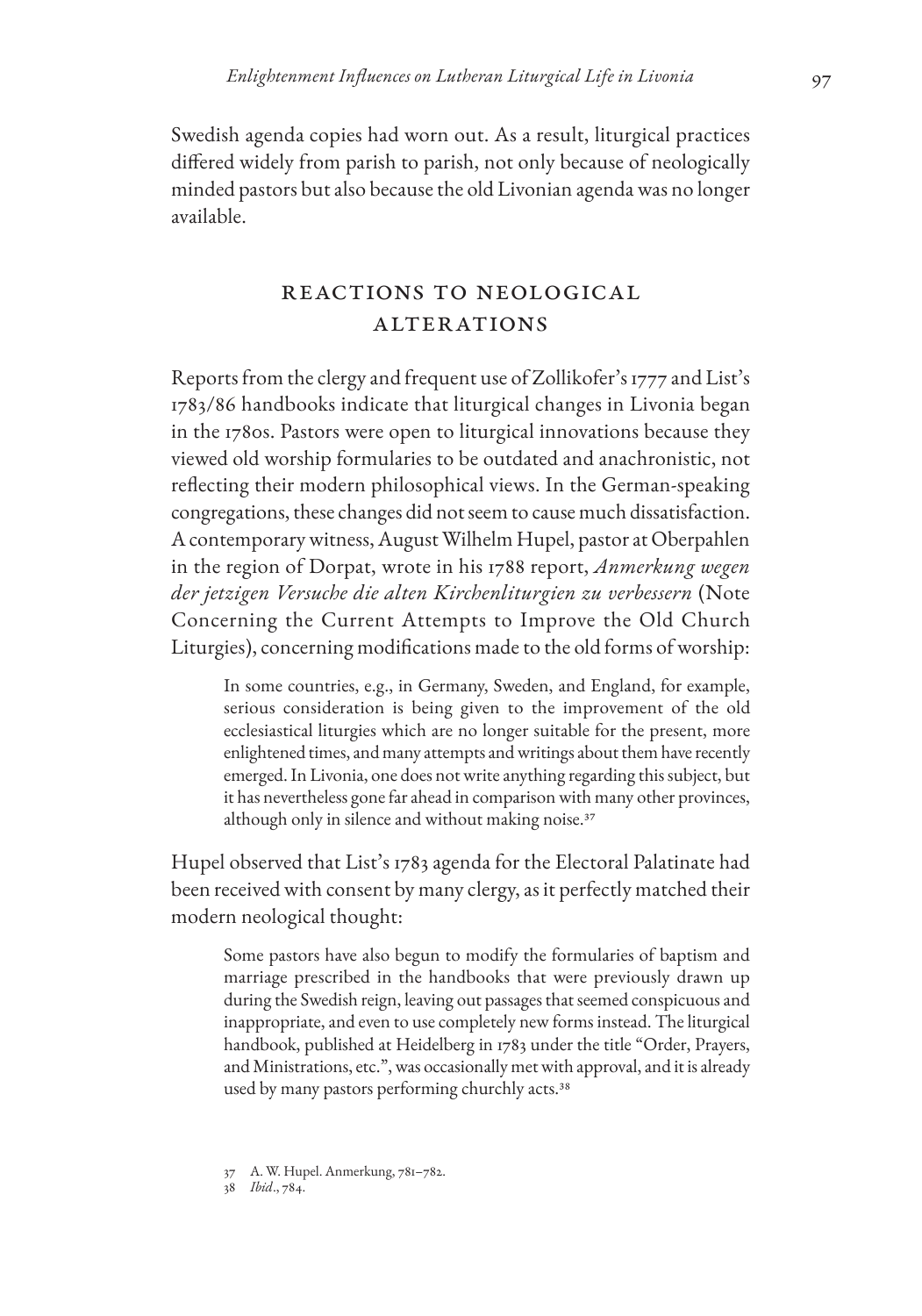#### 98 *Darius Petkūnas*

Hupel argued that "gradual changes implemented with prudence cannot offend the weaker minds". When these amendments were properly communicated to the congregations, they were accepted with approval.

Rationalistically minded German-speaking pastors complained that there were no suitable modern and rationally up-to-date Latvian and Estonian language handbooks available which suited their taste and which they could make use of when ministering to these ethnic groups.

In the preface of his 1785/86/92 agendas, Courlandian liturgiologist, Wehrt, stated that the task of introducing modern forms was especially important among the Latvians because they were an ignorant and uncultured people who needed to be introduced to beautiful songs and uplifting speech which would bring them "closer to God". This would ennoble them and their Latvian language. Members of Latvian congregations in cities, however, consisted of people who were more sophisticated than their rural neighbours, he believed. They would surely be able to use rationalist forms such as had been introduced among the Germans. They were doubtless ready for "solid food" and not just the "skimmed milk of the word". Wehrt believed that in this way the Courlandian Church could be led out of "dark and superstitious" notions and be guided by the light of human reason and religious sensibility. Only in this way could religious indifference and immorality be overcome.<sup>39</sup>

For his part, Hupel claimed that changes to Latvian and Estonian worship services were to be introduced carefully and cautiously so as not to provoke discontent and protest. It is clear from his statements that liturgical alterations among the non-Germans were so far only minor and superficial in comparison to German worship services:

Even in the divine services for non-Germans (Latvians and Estonians), small improvements were made from time to time; the liturgies were shortened, and the previously long sermons were replaced by much shorter ones, but catechisations became longer and more effective. Some pastors even discarded the offensive collection bag and temporarily collected donations from the parishioners through plates or cans at the church doors.<sup>40</sup>

It is evident that even in the early days of the nineteenth century, the Enlightenment had not yet dawned upon the Latvian and Estonian populaces. Contemporary reports indicate that where it had dawned, the "unenlightened" parishioners found the rationalist provisions to

<sup>39</sup> Handlungen und Gebete beym öffentlichen Gottesdienst in den Herzogthümern Kurland und Semgallen. Steffenhagen, Mitau, 1786, 83–84.

<sup>40</sup> A. W. Hupel. Anmerkung, 783–784.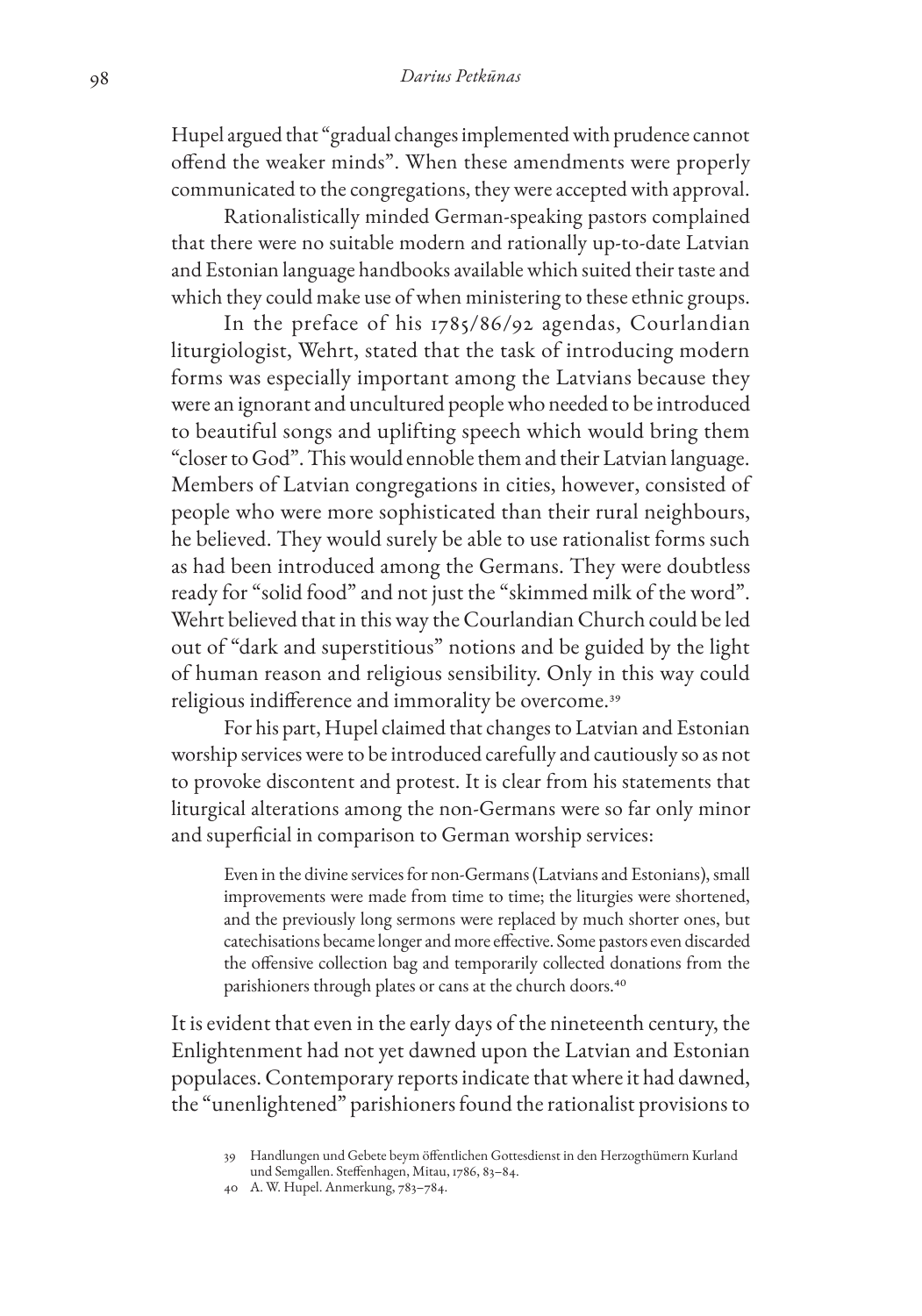be dry and overly moralistic. Latvians complained particularly about the rationalist Latvian hymnody in the 1806 Courlandian and the 1809 Livonian hymnals,<sup>41</sup> describing it as "thin and weak blood", and they were determined to oppose its introduction to their congregations.<sup>42</sup>

One form of resistance, which was employed by Latvians in Courland, was to simply state that they could not afford to buy the books. They claimed that the price was far too high and was coming at the same time as the cost of such necessary food items as salt was also increasing. Another form of resistance was to circulate petitions against the new book, asking that the old books be continued in use.

Some Latvian countryside folk simply refused to go to church and organised their own church services, sung from the old hymnals. In Liepāja congregations of neighbouring Courland, members stressed that they would expel their pastor if he indented to introduce the rationalist 1806 Courlandian hymnal. Church officials sent pastors from congregation to congregation to persuade recalcitrant parishioners to use the new hymnal. They enjoyed little success. In some congregations, when the hymn leader began his attempt to lead the singing from the new hymnal, the parishioners started singing the old hymns to drown him out. In some places when clergy came to conduct services, they were told that the keys to the church had been lost or stolen. In Liepāja, police and armed military personnel were called in to prevent disorder in the congregations. This is evidenced by a circular, issued in 1817 by the Governor of Courland, Emanuel von Stanecke. It was addressed to the people of Rucava, Nīca, and Liepāja. In it, he condemned their "shameless rebellion" and stated that they had "turned the house of God into a den of murderers". He vowed that their leaders would be found out and punished severely, but if the people stopped their rebellion and came quietly to the church and willingly used the new hymnbook, no action would be taken against them. Rebellious hostility to the new book was sporadic, but the number of recorded instances indicates that to the vast majority of Latvians the new book was unacceptable.<sup>43</sup>

Despite the complaints from the rationalistically minded pastors concerning the urgent need to edify the ethnic Baltic peoples, only

<sup>41</sup> Jauna un pilniga Latweeschu Dseesmu- Grahmata. Steffenhagen, Jelgawâ, 1806; Kristigas Dseesmas, Widsemmes basnizâs un mahjâs dseedamas. Müller, Riga, 1809.

<sup>42</sup> P. Daija. Rationalist Hymnbooks in the Early 19th Century Latvian Literature: An Episode in the History of Reading in Livonia and Courland. – Knygotyra, 2018, 70, 86; A. Apinis. Grāmata un latviešu sabiedrība līdz 19. gadsimta vidum. Liesma, Rīga, 1991, 132.

<sup>43</sup> P. Daija. Rationalist Hymnbooks, 86–87.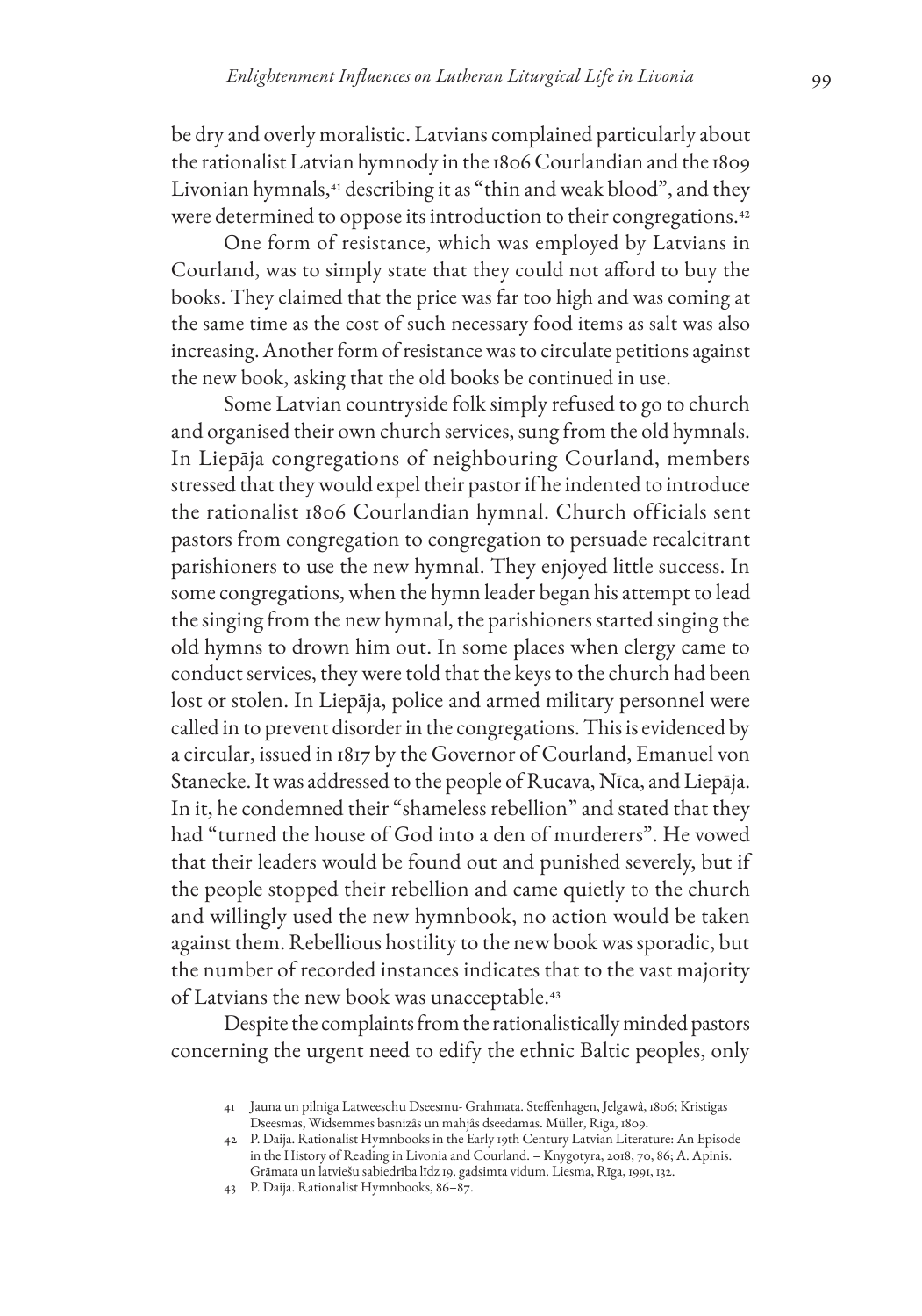in 1822 did a single neological liturgical work for Livonian Latvians finally appear. It was the posthumous work of Pastor Christoph Reinhold Girgensohn, dean of Wenden provostry where he served also as pastor at Pebalg-Neuhof parish. Girgensohn's liturgy was published after his death in 1814 by his successor, Pastor Karl Eduard Napiersky. The book was entitled *Kleines liturgisches Handbuch für Prediger bey lettischen Gemeinden*. Pastor Napiersky noted that Girgensohn's work was incomplete but that it would still prove helpful to pastors who were concerned that something must appear in print which was more suitable than the simple translation of a German work but which took into consideration the intricacies of Latvian terminology and made use of the insights of modern liturgical scholars. He stated that it was his hope that pastors would be pleased to have such a work and would make use of it.<sup>44</sup>

Clergy of neological persuasions serving German congregations could not complain about the lack of progressive liturgical works. Formerly, all such agendas had been imported from abroad, but in the early days of the nineteenth century, the Livonian Church itself brought up young educated clergy who were ready to prepare new handbooks.

In his 1804 complaint to the Tsar, Buxhöwden singled out Carl Gottlob Sonntag as a leader of the movement calling for neological changes in the liturgy.45 As a representative of Enlightenment rationalism, Sonntag made of the liturgy a celebration of the new thinking. In 1802, he published two volumes of his own formularies, entitled *Formulare, Reden und Ansichten bei Amtshandlungen*. A third volume appeared in 1807. The three volumes were again collected into two volumes and published in Riga in 1818 under the familiar title.<sup>46</sup>

In response to Buxhöwden's complaint, Sonntag defended himself, stating that he was not responsible for the chaotic liturgical situation, and that he even deplored it, but that he was powerless to

<sup>44</sup> Kleines liturgisches Handbuch für Prediger bey lettischen Gemeinden. Steffenhagen, Mitau, 1822, 2–4.

<sup>45</sup> C. G. Sonntag. Geschichte und Gesichtspunct, 2. As a result of Buxhöwden's complaint, a committee was established, consisting of representatives from of the churches of Courland, Livonia, Estonia, and Ingria, to deal with the situation. In 1805, it published liturgical directives, Allgemeine Liturgische Verordnung für die evangelisch-lutherischen Gemeinden im Russischen Reiche, to be implemented in all Lutheran congregations throughout the vast Russian Empire. Buxhöwden's efforts had not yielded any positive results. The 1805 handbook became the high water mark of Lutheran liturgical rationalism in the Russian Empire. Von Sr. Kaiserlichen Majestät allerhöchst bestätigte Allgemeine Liturgische Verordnung für die evangelisch-lutherischen Gemeinden im Russischen Reiche. Schnoorsch, St. Petersburg, 1805, 2 ff.

<sup>46</sup> C. G. Sonntag. Formulare, Reden und Ansichten bei Amtshandlungen (1802/1807/1818).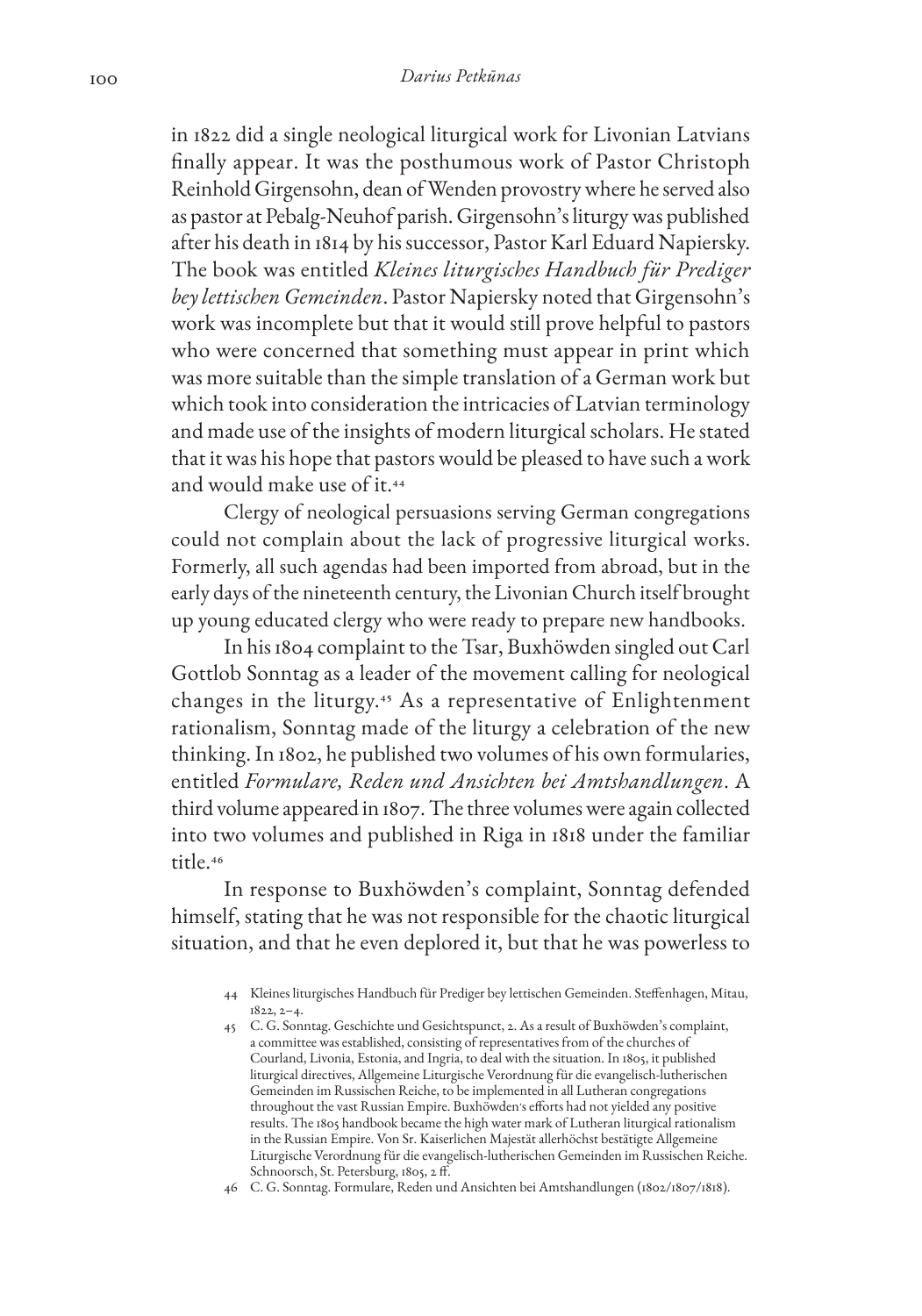correct it.47 In fact, as consistorial assessor since 1799, he was among the initiators of the 1801 Livonian liturgical inquiry. This indicates that by sending the questionnaire to the clergy, the Livonian consistory did not intend to take any strong measures against liturgical arbitrariness but simply collected information concerning worship practices in the congregations. Sonntag's rationalist liturgical attitudes did not prevent his continued ascent through the ranks of ecclesiastical leadership. In April 1803, he was named adjunct to General Superintendent Johann Danckwart, and when Danckwart died later that year, Sonntag assumed the office of general superintendent of the Livonian Church.<sup>48</sup>

#### Conclusions

The 1802 pastoral reports indicate that there was no liturgical uniformity in the Livonian Lutheran Church at that time and that worship practices differed widely from congregation to congregation. Only a few clergy serving German-speaking parishes still made any use of the old 1708 Livonian agenda. As a rule, this handbook was employed by the older pastors, while the recent university graduates were keen to embrace the principles of the Enlightenment.

Liturgical innovations were introduced at different times, but pastoral reports and frequent use of Zollikofer's 1777 and List's 1783/86 handbooks indicate that the changes were initiated around the 1780s. With the exception of the 1801 Riga handbook and Wehrt's 1785/86/92 Courlandian works, all these neological agendas were imported from the German-speaking lands. Some clergy made use of formularies from a number of neological agendas, while a few others attempted to combine liturgical elements from the new and old books.

In the Latvian and Estonian-speaking congregations, most of the clergy still used the old Livonian handbook or other orthodox forms from neighbouring Courland or Estonia. The fact that traditional Latvian and Estonian language books were employed does not mean that these pastors were following old provisions by conviction. The same clergy serving German congregations in many cases used neological agendas. With the exception of Schulz's 1795 Latvian handbook, no neological

<sup>47</sup> C. G. Sonntag. Geschichte und Gesichtspunct, 3–4.

<sup>48</sup> Allgemeines Schriftsteller- und Gelehrten- Lexikon der Provinzen Livland, Esthland und Kurland. Vierter Band. S.Z. Steffenhagen, Mitau, 1832, 231–232.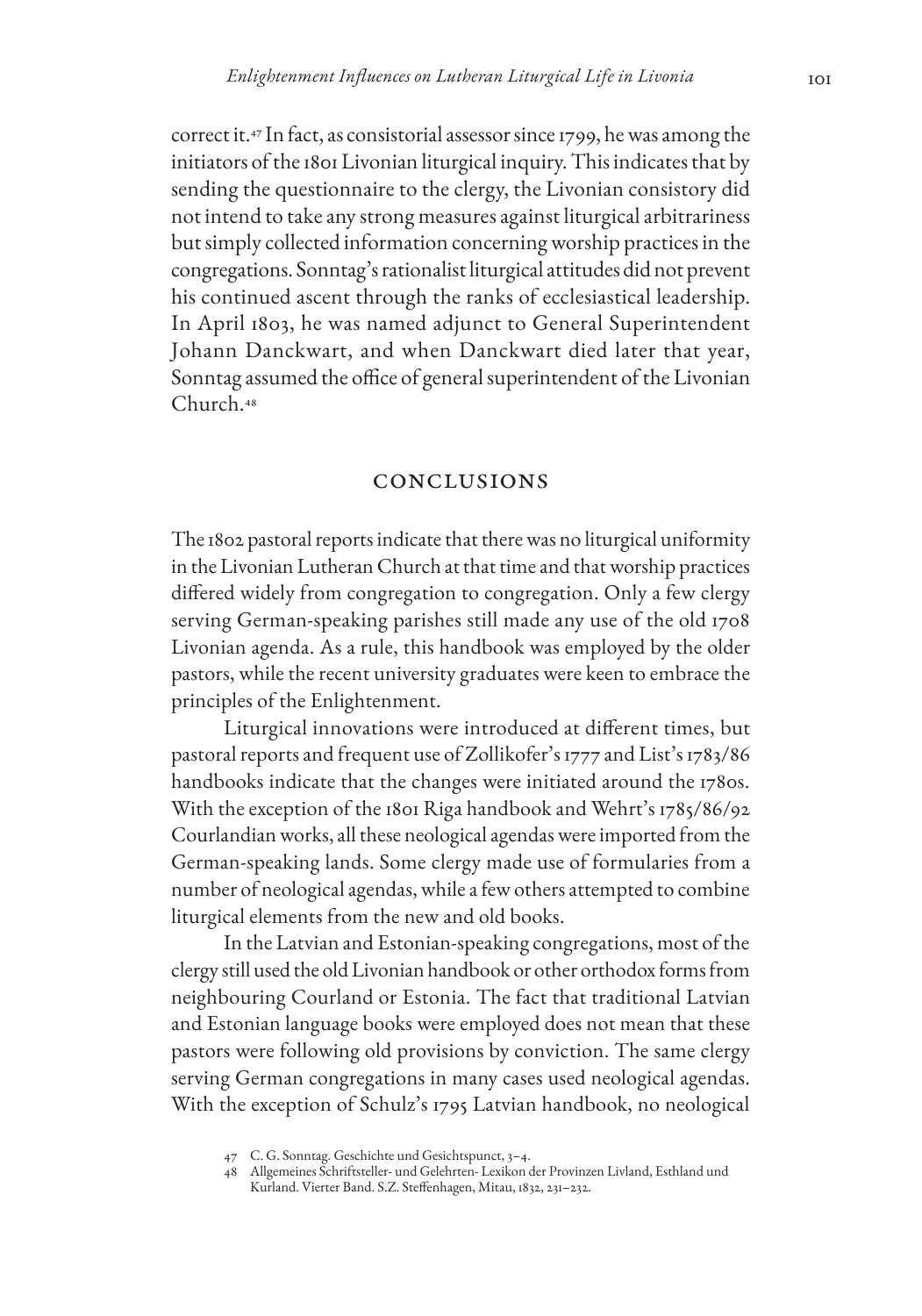alternatives were available for these ethnic groups. When the copies of the 1699/1708 agenda had worn out, the clergy used orthodox liturgical forms printed in the catechisms and hymnals.

Only a few rationalistically-minded pastors attempted to introduce neological liturgical forms into Latvian and Estonian congregations by translating worship materials into the native tongues. The majority of the clergy made their own corrections to their handbooks, omitting the liturgical elements they thought to be outdated.

# Valgustuse mõju Liivimaa luterlikule liturgiale 18. sajandi lõpus ja 19. sajandi alguses

### *Darius Petkūnas*

Artiklis uuritakse valgustuse mõju Liivimaa luterliku kiriku liturgiale 18. sajandi lõpus ja 19. sajandi alguses, mil paljud vaimulikud loobusid traditsioonilistest liturgilistest käsiraamatutest ja võtsid kasutusele uued, mis põhinesid valgustusajastu humanistlikel põhimõtetel. Artiklis vaadeldakse, kui suurel määral kasutas Liivimaa vaimulikkond jumalateenistusel ja kirikutalitustes endiselt Rootsi kirikukäsiraamatute 1699/1708. aasta saksa-, läti- ja eestikeelseid väljaandeid, ning ka seda, milliseid teisi liturgilisi käsiraamatuid sel ajal Liivimaa kogudustes saadaval oli. Liivimaa kirik koosnes saksa, läti ja eesti rahvusest inimestest ning artiklis uuritakse, kas uusi liturgiavorme rakendati ka läti ja eesti kogudustes, mis olid sel ajal veel valgustusideedest puutumata.

1802. aasta kirikuteated viitavad sellele, et Liivimaa luterliku kiriku liturgia ei olnud 19. sajandi alguses ühtlustatud ja palvustavades oli koguduseti suuri erinevusi. Vana 1708. aasta Liivimaa käsiraamatut kasutasid endiselt vaid mõned saksakeelsetes kihelkondades teenivad vaimulikud. Üldjuhul tegid seda vanemad pastorid, samal ajal kui hiljuti ülikooli lõpetanud võtsid innukalt omaks valgustuse põhimõtted.

Liturgiasse toodi uuendusi eri aegadel, kuid kirikuteated ning Georg Joachim Zollikoferi 1777. aasta ja Carl Benjamin Listi 1783/1786. aasta käsiraamatute sage kasutamine viitavad sellele, et muudatusi hakati sisse viima 1780. aastate paiku. Kui välja arvata 1801. aasta käsiraamat ja Carl Dietrich Wehrti 1785/1792. aasta Kuramaa tööd, pärinesid kõik